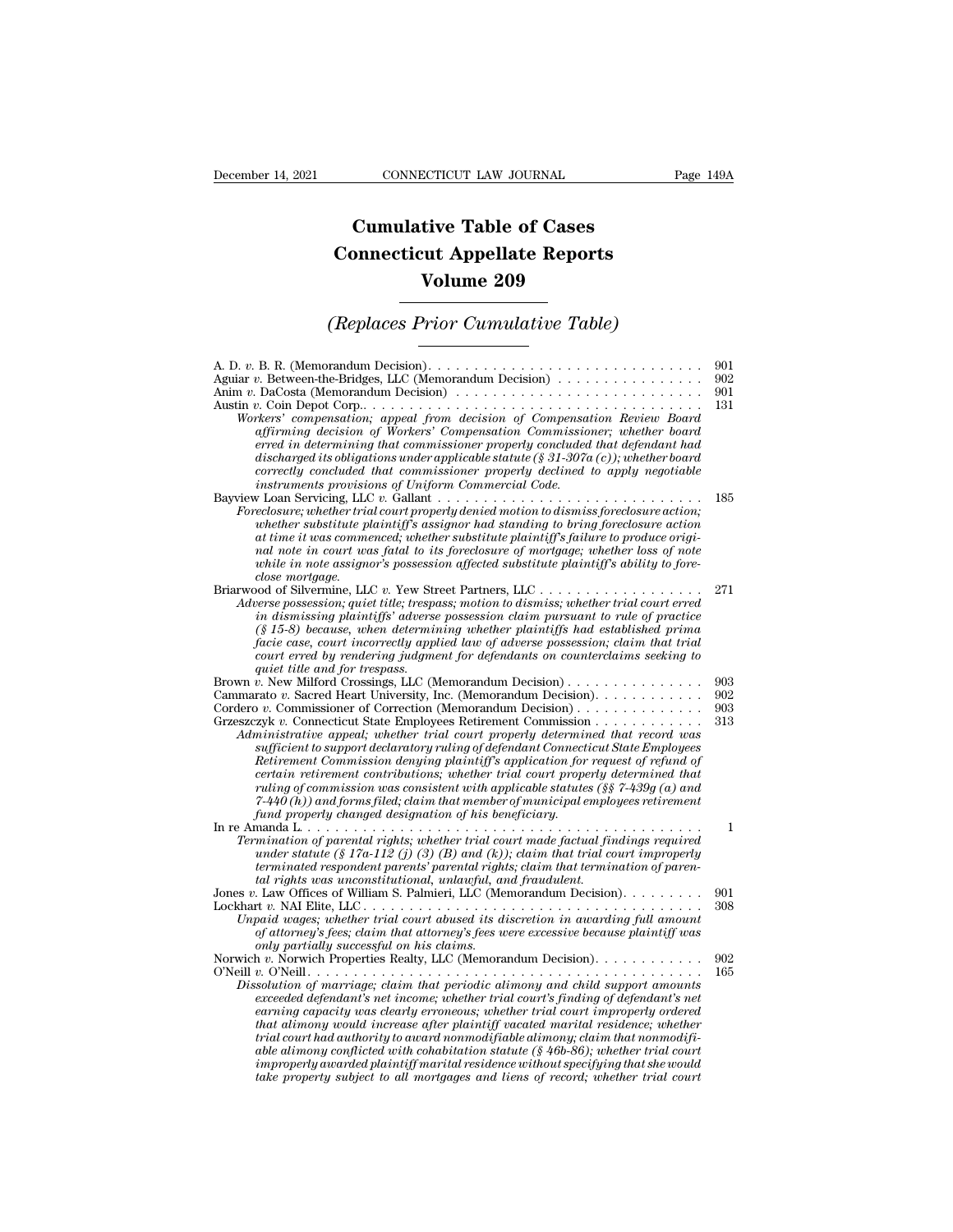| CONNECTICUT LAW JOURNAL<br>December 14, 2021<br>Page 150A                                                                                                                                                                                                                                                                                                                                                                                                                                                                                                                                                                                                                                                                                                                                                                                                                                                                                                                                                                                                                                                                                                                     |         |
|-------------------------------------------------------------------------------------------------------------------------------------------------------------------------------------------------------------------------------------------------------------------------------------------------------------------------------------------------------------------------------------------------------------------------------------------------------------------------------------------------------------------------------------------------------------------------------------------------------------------------------------------------------------------------------------------------------------------------------------------------------------------------------------------------------------------------------------------------------------------------------------------------------------------------------------------------------------------------------------------------------------------------------------------------------------------------------------------------------------------------------------------------------------------------------|---------|
| improperly ordered that plaintiff could relocate with parties' minor children;<br>whether trial court's order was ambiguous as to time period for periodic alimony.                                                                                                                                                                                                                                                                                                                                                                                                                                                                                                                                                                                                                                                                                                                                                                                                                                                                                                                                                                                                           |         |
| PHH Mortgage Corp. v. Kowalsky (Memorandum Decision).                                                                                                                                                                                                                                                                                                                                                                                                                                                                                                                                                                                                                                                                                                                                                                                                                                                                                                                                                                                                                                                                                                                         | 903     |
| Silano v. Cooney (Memorandum Decision) $\ldots \ldots \ldots \ldots \ldots \ldots \ldots \ldots \ldots$                                                                                                                                                                                                                                                                                                                                                                                                                                                                                                                                                                                                                                                                                                                                                                                                                                                                                                                                                                                                                                                                       | 904     |
| Sexual assault in fourth degree; risk of injury to child; motion to allow introduction<br>of uncharged misconduct evidence; claim that trial court improperly admitted<br>uncharged misconduct evidence; whether trial court erred in failing to disclose<br>certain confidential records relating to credibility of witness; whether trial court<br>followed procedure required by State v. Esposito (192 Conn. 166) in disclosing<br>confidential records to parties.                                                                                                                                                                                                                                                                                                                                                                                                                                                                                                                                                                                                                                                                                                       | 250     |
| Operating motor vehicle while under influence of intoxicating liquor; reckless driv-<br>ing; whether trial court properly denied defendant's motion to suppress certain<br>statements made during police interrogation; claim that defendant had not been<br>advised of his rights pursuant to Miranda v. Arizona (384 U.S. 436) before making<br>statements in custodial interview; claim that trial court improperly determined<br>that defendant implicitly had waived his Miranda rights; whether trial court<br>abused its discretion in denying defendant's motion in limine to preclude testi-<br>mony of arresting officers; whether trial court erred in sustaining state's objection<br>to defense counsel's questions to arresting officer regarding finding of no probable<br>cause to arrest made by Department of Motor Vehicles hearing officer; claim that<br>hearing officer's finding of no probable cause to arrest could be introduced to<br>impeach testimony of arresting officer; claim that hearing officer's finding of<br>no probable cause to arrest was relevant and admissible to prove that there was<br>no probable cause to arrest defendant. | 9<br>63 |
| Risk of injury to child; breach of peace in second degree; statutory (§ 54-56l) super-<br>vised diversionary program for persons with psychiatric disabilities; subject<br>matter jurisdiction; whether criminal court had power to open judgment of<br>dismissal rendered by it after concluding that defendant had satisfactorily com-<br>pleted diversionary program; claim that statute $(\xi 52-212a)$ permitting opening<br>of civil judgment on filing of motion to open within four months of date on which<br>judgment was rendered also applied to criminal judgments.                                                                                                                                                                                                                                                                                                                                                                                                                                                                                                                                                                                              |         |
| Sexual assault in third degree; sexual assault in fourth degree; risk of injury to<br>child; whether defendant's due process right to fair trial was violated as result<br>of unpreserved claims of prosecutorial impropriety.                                                                                                                                                                                                                                                                                                                                                                                                                                                                                                                                                                                                                                                                                                                                                                                                                                                                                                                                                | 213     |
| State $v$ . Holmes<br>Manslaughter in first degree with firearm; felony murder; motion to correct illegal<br>sentence; whether trial court properly dismissed for lack of subject matter juris-<br>diction defendant's claim that charging document listed multiple homicide<br>offenses in violation of constitutional prohibition against double jeopardy;<br>whether defendant's claim attacked proceedings leading up to conviction instead<br>of sentence or sentencing proceeding; whether trial court properly denied defend-<br>ant's claim that his sentence for felony murder conviction was illegal; whether<br>felony murder and manslaughter in first degree were separate crimes; whether<br>sentencing court's decision to vacate less serious felony of manslaughter was<br>proper.                                                                                                                                                                                                                                                                                                                                                                           | 197     |
| Possession of narcotics with intent to sell by person who is not drug-dependent; sale<br>of narcotics by person who is not drug-dependent; conspiracy to sell narcotics<br>by person who is not drug-dependent; sale of controlled substance within 1500<br>feet of school; possession of controlled substance within 1500 feet of school; motion<br>to correct illegal sentence; claim that trial court erred in denying defendant's<br>motion to correct illegal sentence; whether trial court properly concluded that<br>certain amendments to statutes (§§ 53a-28 (b) and 54-125e (b)) embodied in<br>public act $(P.A. 18-63)$ did not apply retroactively to render defendant's sentence<br><i>imposing special parole void.</i>                                                                                                                                                                                                                                                                                                                                                                                                                                        | 283     |
| Possession of narcotics with intent to sell; motion to correct illegal sentence; claim<br>that trial court erred in denying defendant's motion to correct illegal sentence;<br>claim that public act $(P.A. 18-63)$ was clarifying legislation; claim that amend-<br>ments of certain statutes (§§ 53a-28 (b) and 54-125e (b)) embodied in P.A. 18-                                                                                                                                                                                                                                                                                                                                                                                                                                                                                                                                                                                                                                                                                                                                                                                                                           | 296     |